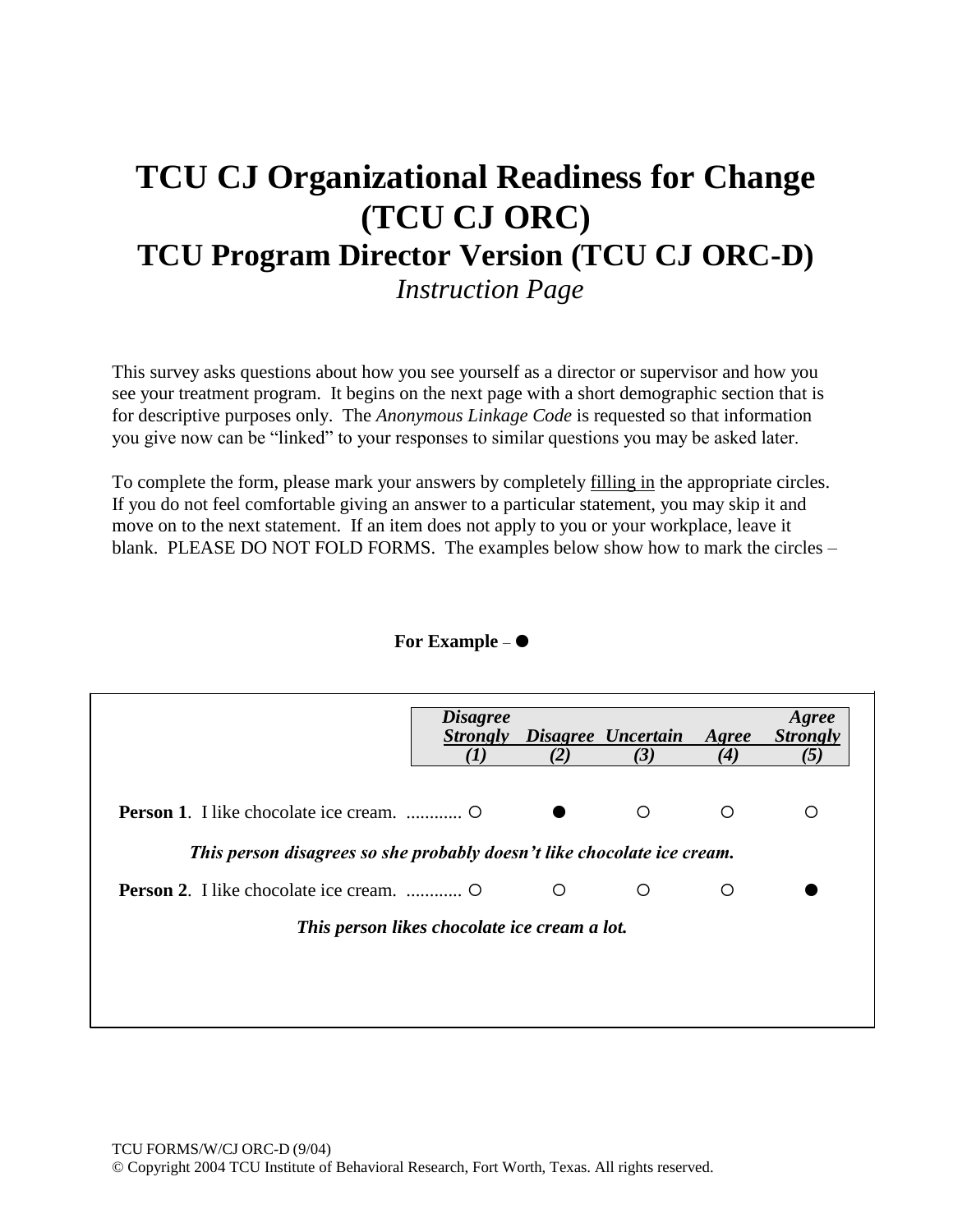## **CJ Organizational Readiness for Change (TCU CJ ORC): Part I Program Director Version (TCU CJ ORC-D)**

| The anonymous linkage code below will be used to match data from different evaluation forms<br>without using your name or information that can identify you.                                        |                                                                                                               |                                                                                      |                                                                                                               |  |  |  |
|-----------------------------------------------------------------------------------------------------------------------------------------------------------------------------------------------------|---------------------------------------------------------------------------------------------------------------|--------------------------------------------------------------------------------------|---------------------------------------------------------------------------------------------------------------|--|--|--|
| Please complete the following items for your confidential code:                                                                                                                                     |                                                                                                               |                                                                                      |                                                                                                               |  |  |  |
| First letter in mother's first name:                                                                                                                                                                |                                                                                                               | First letter in father's first name:                                                 |                                                                                                               |  |  |  |
| First digit in your social security number:                                                                                                                                                         |                                                                                                               |                                                                                      | Last digit in your social security number:                                                                    |  |  |  |
| A. PROGRAM DIRECTOR INFORMATION                                                                                                                                                                     |                                                                                                               |                                                                                      |                                                                                                               |  |  |  |
| 1. Today's Date: $\  \_\_ \  \_\_ \ $<br><b>DAY</b><br><b>MO</b><br><b>YR</b>                                                                                                                       |                                                                                                               |                                                                                      |                                                                                                               |  |  |  |
| <b>2. Are you:</b> $\bigcirc$ <i>Male</i> $\bigcirc$ <i>Female</i>                                                                                                                                  |                                                                                                               |                                                                                      |                                                                                                               |  |  |  |
| <b>3. Your Birth Year:</b> 19                                                                                                                                                                       |                                                                                                               |                                                                                      |                                                                                                               |  |  |  |
| 4. Are you Hispanic or Latino?                                                                                                                                                                      | $\bigcirc$ Yes<br>$\bigcirc$ No                                                                               |                                                                                      |                                                                                                               |  |  |  |
| 5. Are you: [MARK ONE]<br>O American Indian/Alaska Native<br>$O$ Asian<br>O Native Hawaiian or Other Pacific Islander<br>O Black or African American                                                |                                                                                                               | $\circ$ White<br>$O$ More than one race<br>$\circ$ Other (specify): $\_\_$           |                                                                                                               |  |  |  |
| <b>6. Highest Degree Status:</b> [MARK ONE]<br>O No high school diploma or equivalent<br>O High school diploma or equivalent<br>O Some college, but no degree<br>O Associate's degree               |                                                                                                               | $\bigcirc$ Bachelor's degree<br>O Master's degree<br>O Doctoral degree or equivalent | O Other (medical assistant, RN, post-doctorate)                                                               |  |  |  |
| 7. Discipline/Profession: [MARK ALL THAT APPLY]<br>O Addictions Counseling<br>$\circ$ Other Counseling<br>O Education<br>O Vocational Rehabilitation<br>O Criminal Justice<br>$\bigcirc$ Psychology | O Physician Assistant<br>O Medicine: Primary Care<br>O Medicine: Psychiatry<br>O Medicine: Other<br>$O$ Nurse | O Social Work/Human Services                                                         | O Nurse Practitioner<br>O Administration<br>$O$ None, unemployed<br>O None, student<br>$\circ$ Other (specify |  |  |  |
| 8. Certification Status in Addictions Field: [MARK ONE]<br>O Not certified or licensed in addiction<br>O Previously certified or licensed, not now                                                  |                                                                                                               | $\circ$ Currently certified or licensed<br>$O$ Intern                                |                                                                                                               |  |  |  |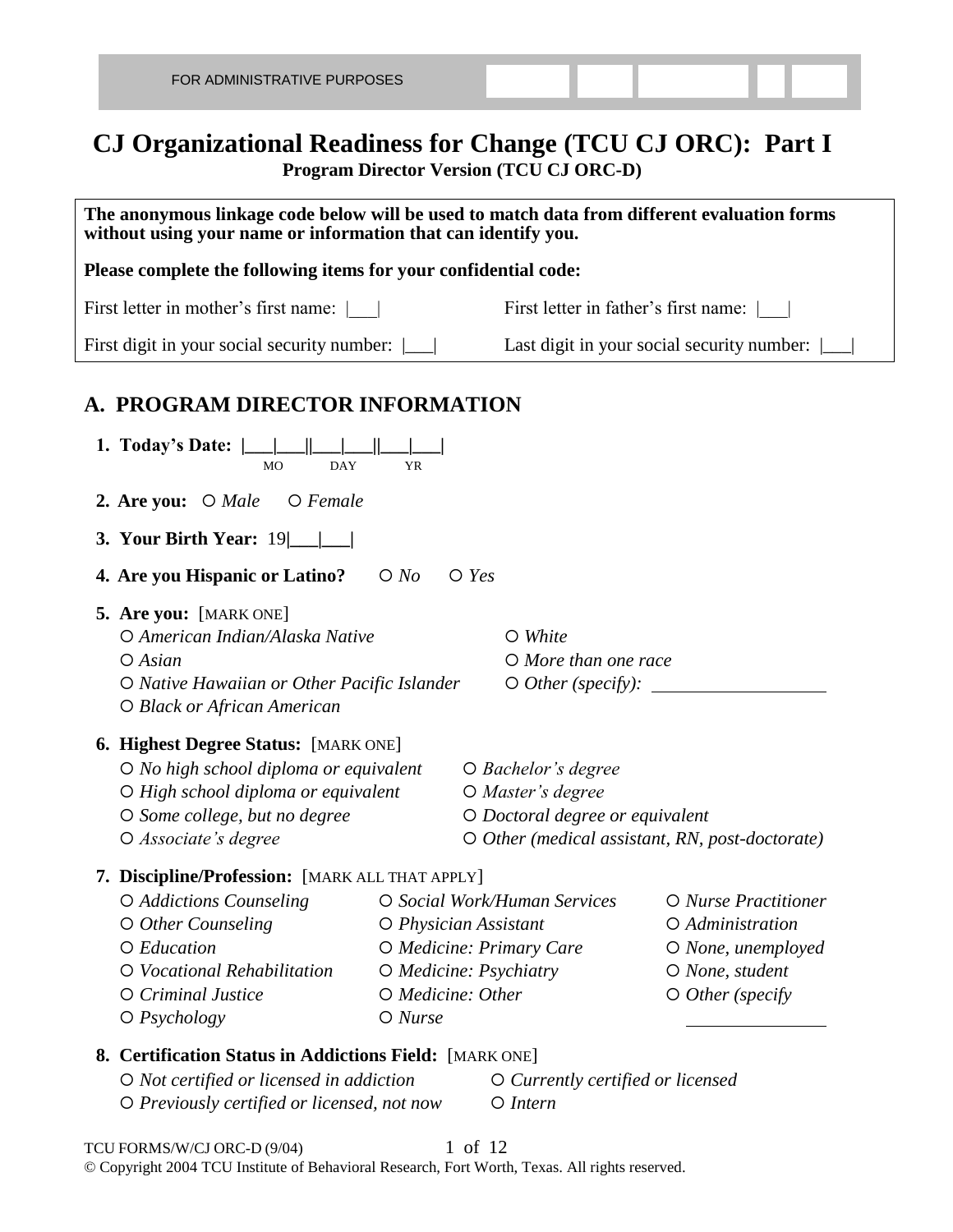|                           | 9. How many years of experience do you have in the drug abuse counseling field?                                      |  |                                                                                                                                                                                                                                                                                                                                              |
|---------------------------|----------------------------------------------------------------------------------------------------------------------|--|----------------------------------------------------------------------------------------------------------------------------------------------------------------------------------------------------------------------------------------------------------------------------------------------------------------------------------------------|
| $\circ$ 0-6 months        | $\bigcirc$ 6-11 months $\bigcirc$ 1 to 3 years $\bigcirc$ 3 to 5 years                                               |  | $O$ over 5 years                                                                                                                                                                                                                                                                                                                             |
|                           | 10. How long have you been in your present job?                                                                      |  |                                                                                                                                                                                                                                                                                                                                              |
|                           | $\bigcirc$ 0-6 months $\bigcirc$ 6-11 months $\bigcirc$ 1 to 3 years $\bigcirc$ 3 to 5 years $\bigcirc$ over 5 years |  |                                                                                                                                                                                                                                                                                                                                              |
|                           |                                                                                                                      |  |                                                                                                                                                                                                                                                                                                                                              |
|                           | <b>B. DRUG TREATMENT UNIT INFORMATION</b>                                                                            |  |                                                                                                                                                                                                                                                                                                                                              |
|                           |                                                                                                                      |  |                                                                                                                                                                                                                                                                                                                                              |
|                           |                                                                                                                      |  | 12. What is this programs capacity (highest number of clients that can be served)? $\frac{1}{1-\frac{1}{1-\frac{1}{1-\frac{1}{1-\frac{1}{1-\frac{1}{1-\frac{1}{1-\frac{1}{1-\frac{1}{1-\frac{1}{1-\frac{1}{1-\frac{1}{1-\frac{1}{1-\frac{1}{1-\frac{1}{1-\frac{1}{1-\frac{1}{1-\frac{1}{1-\frac{1}{1-\frac{1}{1-\frac{1}{1-\frac{1}{1-\frac$ |
|                           |                                                                                                                      |  |                                                                                                                                                                                                                                                                                                                                              |
|                           | 14. How many clients are served by this program -                                                                    |  |                                                                                                                                                                                                                                                                                                                                              |
|                           |                                                                                                                      |  |                                                                                                                                                                                                                                                                                                                                              |
|                           |                                                                                                                      |  |                                                                                                                                                                                                                                                                                                                                              |
|                           |                                                                                                                      |  |                                                                                                                                                                                                                                                                                                                                              |
|                           |                                                                                                                      |  | # CLIENTS                                                                                                                                                                                                                                                                                                                                    |
|                           | 15. How many hours per week does a "typical" client spend in -                                                       |  |                                                                                                                                                                                                                                                                                                                                              |
|                           |                                                                                                                      |  |                                                                                                                                                                                                                                                                                                                                              |
|                           |                                                                                                                      |  | # HOURS PER WEEK                                                                                                                                                                                                                                                                                                                             |
|                           |                                                                                                                      |  | # HOURS PER WEEK                                                                                                                                                                                                                                                                                                                             |
|                           |                                                                                                                      |  |                                                                                                                                                                                                                                                                                                                                              |
|                           |                                                                                                                      |  | # HOURS PER WEEK                                                                                                                                                                                                                                                                                                                             |
|                           | 16. Is your drug treatment program- [MARK ONE]                                                                       |  |                                                                                                                                                                                                                                                                                                                                              |
|                           | O Segregated from the general inmate population?                                                                     |  |                                                                                                                                                                                                                                                                                                                                              |
|                           | $\circ$ Operating within the general inmate population?                                                              |  |                                                                                                                                                                                                                                                                                                                                              |
|                           | O Free-standing facility; probation; parole?                                                                         |  |                                                                                                                                                                                                                                                                                                                                              |
|                           | 17. Which of the following best describes this treatment unit? [MARK ONE]                                            |  |                                                                                                                                                                                                                                                                                                                                              |
|                           |                                                                                                                      |  | O Intensive outpatient - 9 or more hours of structured programming per week (non-methadone)                                                                                                                                                                                                                                                  |
|                           |                                                                                                                      |  | $\circ$ Outpatient services – less than 9 hours of structured programming per week (non-methadone)                                                                                                                                                                                                                                           |
| O Outpatient methadone    |                                                                                                                      |  |                                                                                                                                                                                                                                                                                                                                              |
| $O$ Therapeutic community |                                                                                                                      |  |                                                                                                                                                                                                                                                                                                                                              |
| O Inpatient/residential   |                                                                                                                      |  |                                                                                                                                                                                                                                                                                                                                              |
|                           | O Halfway house/work release                                                                                         |  |                                                                                                                                                                                                                                                                                                                                              |
|                           | O Intensive supervision/revocation                                                                                   |  |                                                                                                                                                                                                                                                                                                                                              |
|                           |                                                                                                                      |  |                                                                                                                                                                                                                                                                                                                                              |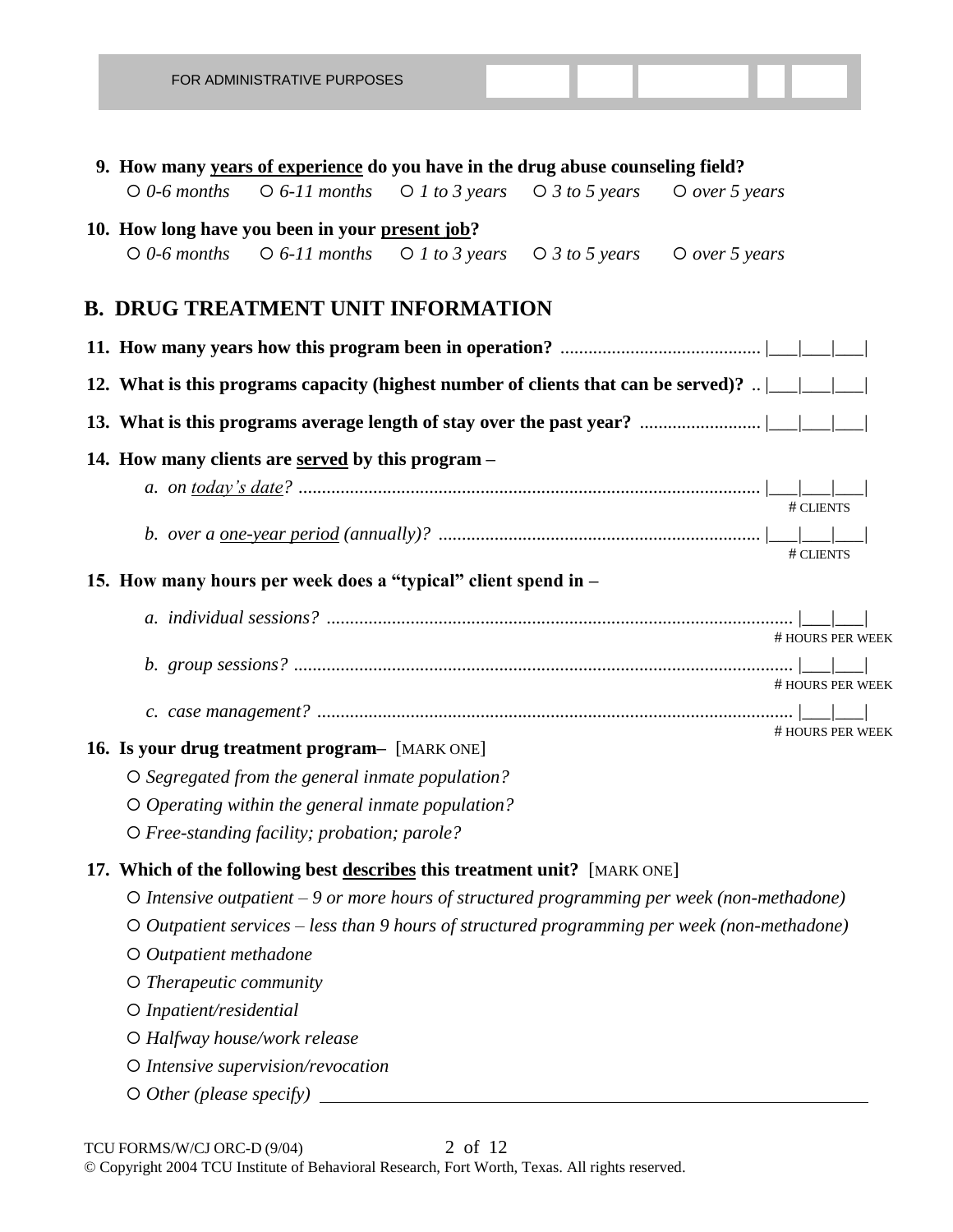| FOR ADMINISTRATIVE PURPOSES                                                                                                                                                                                                                                        |              |                |
|--------------------------------------------------------------------------------------------------------------------------------------------------------------------------------------------------------------------------------------------------------------------|--------------|----------------|
|                                                                                                                                                                                                                                                                    |              |                |
| <b>18. Location of facility/program?</b> [MARK ONE]  O Rural<br>$O$ Suburban                                                                                                                                                                                       |              | $O$ Urban      |
| 19. Which one category best describes the primary setting of this treatment unit? [MARK ONE]                                                                                                                                                                       |              |                |
| $O State$ Jail<br>$O$ State Prison<br>O Federal Prison<br>$O$ County Jail                                                                                                                                                                                          |              | $O$ Parole     |
| $\bigcirc$ Probation<br>$O$ Drug Court                                                                                                                                                                                                                             |              |                |
| 20. Does your treatment unit primarily serve -                                                                                                                                                                                                                     |              |                |
|                                                                                                                                                                                                                                                                    |              |                |
| b. Adolescents? $\ldots$ $\ldots$ $\ldots$ $\ldots$ $\ldots$ $\ldots$ $\ldots$ $\ldots$ $\ldots$ $\ldots$ $\ldots$ $\ldots$ $\ldots$ $\ldots$ $\ldots$ $\ldots$ $\ldots$ $\ldots$ $\ldots$ $\ldots$ $\ldots$ $\ldots$ $\ldots$ $\ldots$ $\ldots$ $\ldots$ $\ldots$ |              |                |
|                                                                                                                                                                                                                                                                    |              |                |
|                                                                                                                                                                                                                                                                    |              |                |
| f. Dual diagnosis offenders (e.g., mental health and substance abuse)? $O$ No $O$ Yes                                                                                                                                                                              |              |                |
|                                                                                                                                                                                                                                                                    |              |                |
|                                                                                                                                                                                                                                                                    |              |                |
| 22. In the <u>last year</u> , what percentage of your clients were Hispanic or Latino?  /<br>22. In the <u>last year</u> , what percentage of your clients were Hispanic or Latino?  /<br>20.                                                                      |              |                |
| 23. In the <u>last year</u> , what percentage of your clients were –                                                                                                                                                                                               |              |                |
|                                                                                                                                                                                                                                                                    |              |                |
|                                                                                                                                                                                                                                                                    |              |                |
|                                                                                                                                                                                                                                                                    |              |                |
|                                                                                                                                                                                                                                                                    |              |                |
|                                                                                                                                                                                                                                                                    |              | $/$ %          |
|                                                                                                                                                                                                                                                                    |              | $1\frac{9}{6}$ |
|                                                                                                                                                                                                                                                                    |              |                |
| 24. In the <u>last year</u> , what percentage of your clients were –                                                                                                                                                                                               |              |                |
|                                                                                                                                                                                                                                                                    |              |                |
|                                                                                                                                                                                                                                                                    |              |                |
|                                                                                                                                                                                                                                                                    |              |                |
|                                                                                                                                                                                                                                                                    |              |                |
|                                                                                                                                                                                                                                                                    |              |                |
|                                                                                                                                                                                                                                                                    |              |                |
|                                                                                                                                                                                                                                                                    |              |                |
|                                                                                                                                                                                                                                                                    | # COUNSELORS |                |
|                                                                                                                                                                                                                                                                    |              |                |
|                                                                                                                                                                                                                                                                    | # CLIENTS    |                |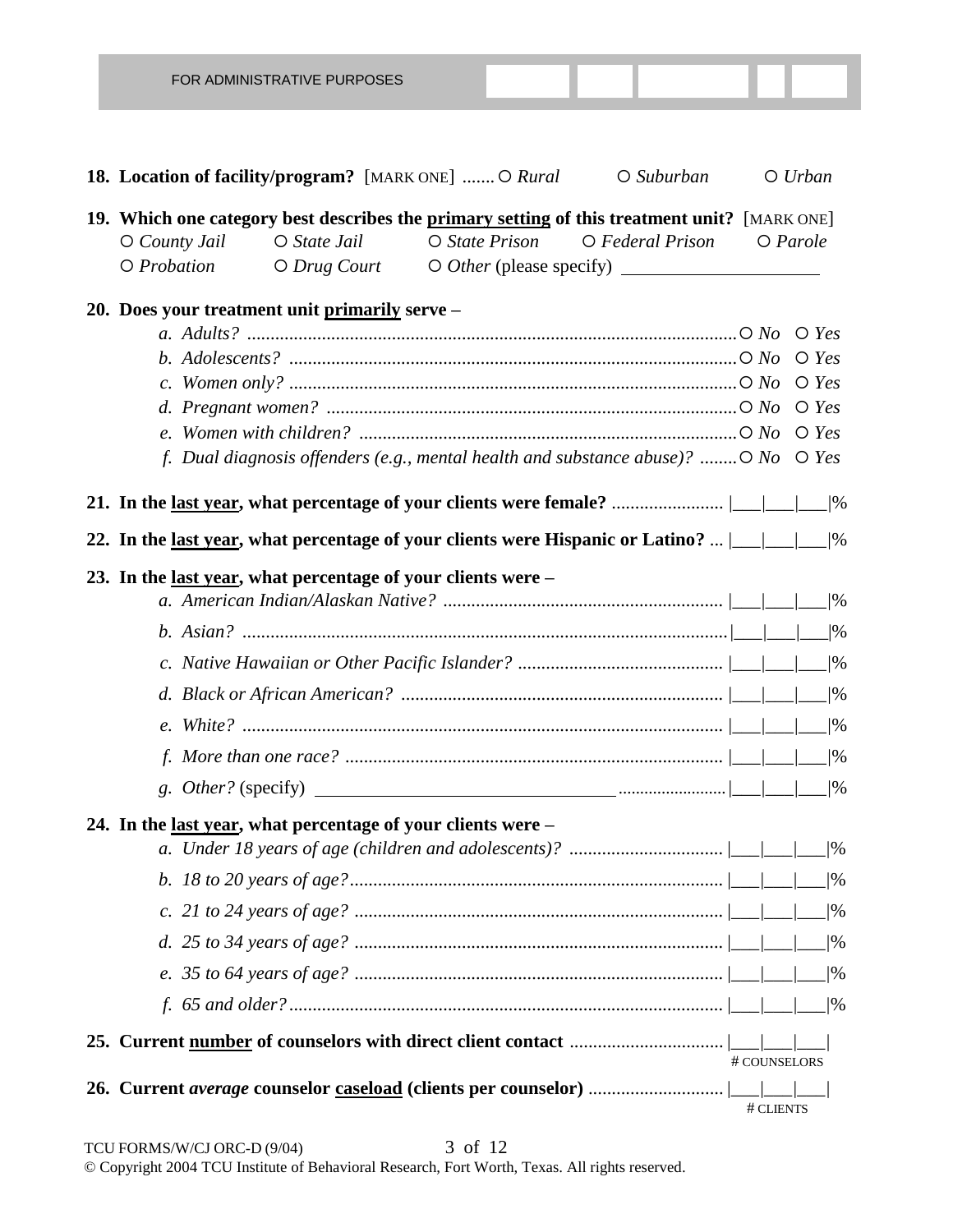## **CJ Organizational Readiness for Change (TCU CJ ORC): Part II Program Director Version (TCU CJ ORC-D)**

*PLEASE FILL IN THE CIRCLE THAT SHOWS YOUR ANSWER TO EACH ITEM.*

|     |                                                                                           | <b>Disagree</b><br>(I) | (2) | <b>Strongly Disagree Uncertain</b><br>(3) | Agree<br>(4) | Agree<br><b>Strongly</b><br>(5) |  |
|-----|-------------------------------------------------------------------------------------------|------------------------|-----|-------------------------------------------|--------------|---------------------------------|--|
|     | Your program needs additional guidance in -                                               |                        |     |                                           |              |                                 |  |
| 1.  | documenting service needs of offenders                                                    |                        | O   | O                                         | O            | $\circ$                         |  |
| 2.  | tracking and evaluating performance                                                       |                        | O   | O                                         | $\circ$      | $\circ$                         |  |
| 3.  | obtaining information that can document                                                   |                        | O   | O                                         | O            | O                               |  |
| 4.  | automating offender records for billing                                                   |                        | O   | O                                         | $\circ$      | $\circ$                         |  |
| 5.  | evaluating staff performance and                                                          |                        | O   | O                                         | O            | O                               |  |
| 6.  | selecting new treatment interventions and<br>strategies for which staff need training.  O |                        | O   | O                                         | O            | $\circ$                         |  |
|     | 7. improving the recording and retrieval                                                  |                        | O   | O                                         | O            | $\circ$                         |  |
| 8.  | generating timely "management" reports<br>on clinical, financial, and outcome data.  O    |                        | O   | O                                         | $\circ$      | $\circ$                         |  |
|     | Your counseling staff needs more training for -                                           |                        |     |                                           |              |                                 |  |
| 9.  | assessing offender problems and needs.  O                                                 |                        | O   | O                                         | O            | O                               |  |
|     | 10. increasing offender participation                                                     |                        | O   | O                                         | О            | O                               |  |
| 11. |                                                                                           |                        | O   | Ο                                         | O            | $\circ$                         |  |
| 12. |                                                                                           |                        | O   | O                                         | O            | O                               |  |
| 13. | improving offender thinking and                                                           |                        | O   | O                                         | O            | $\circ$                         |  |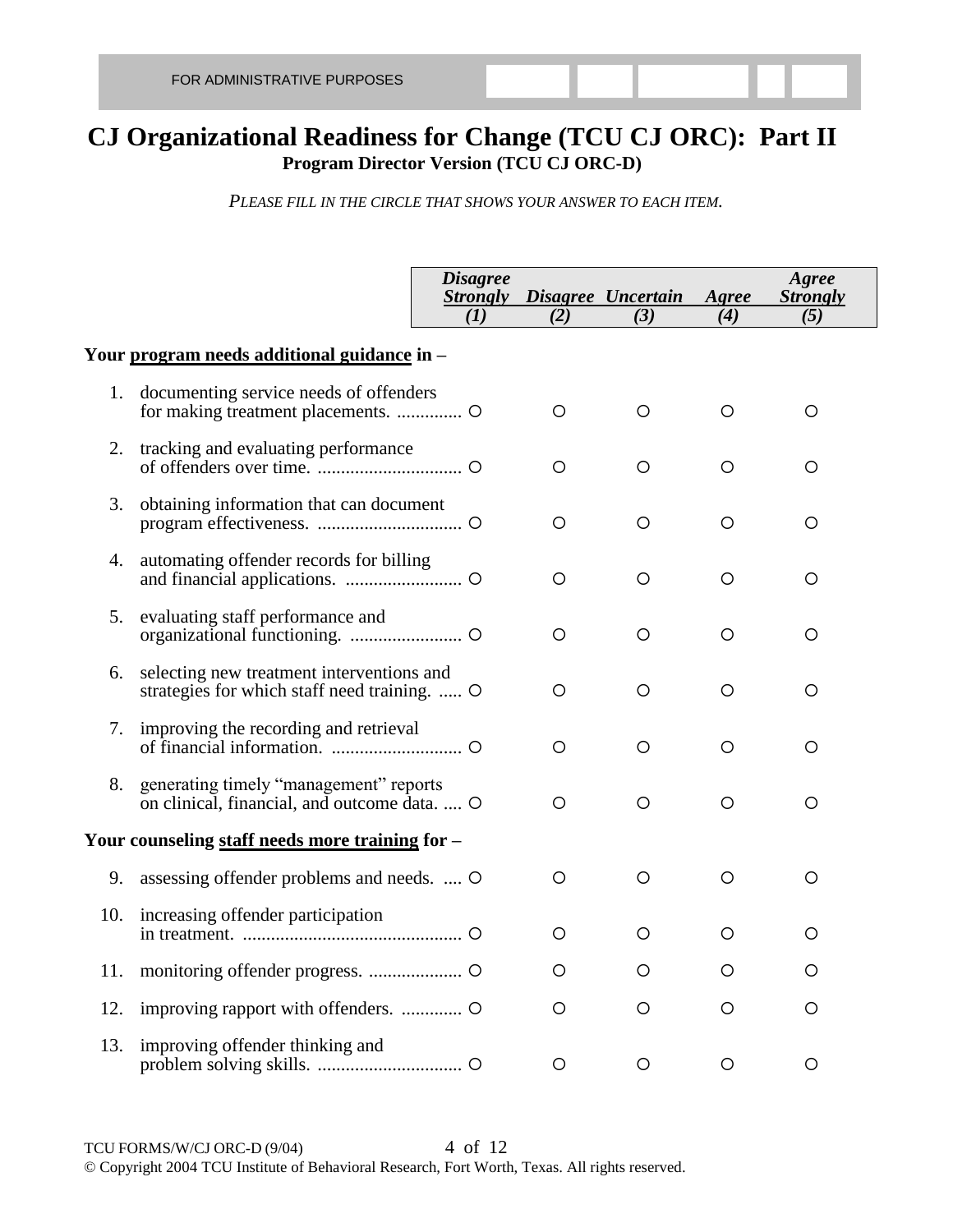|     |                                                                                               | <i><b>Disagree</b></i><br><b>Strongly</b> |         | Disagree Uncertain | Agree   | Agree<br><b>Strongly</b> |
|-----|-----------------------------------------------------------------------------------------------|-------------------------------------------|---------|--------------------|---------|--------------------------|
|     |                                                                                               | (1)                                       | (2)     | (3)                | (4)     | (5)                      |
| 14. | improving behavioral management                                                               |                                           | $\circ$ | $\circ$            | $\circ$ | $\circ$                  |
| 15. | improving cognitive focus of offenders                                                        |                                           | $\circ$ | $\circ$            | $\circ$ | $\circ$                  |
| 16. | using computerized offender assessments. O                                                    |                                           | $\circ$ | $\circ$            | $\circ$ | $\circ$                  |
|     | <b>Current pressures to make</b><br>program changes come from –                               |                                           |         |                    |         |                          |
| 17. |                                                                                               |                                           | $\circ$ | $\circ$            | $\circ$ | $\circ$                  |
| 18. |                                                                                               |                                           | O       | O                  | O       | O                        |
| 19. | program supervisors or managers.  O                                                           |                                           | O       | O                  | O       | O                        |
| 20. |                                                                                               |                                           | O       | $\circ$            | O       | O                        |
| 21. |                                                                                               |                                           | O       | $\circ$            | O       | O                        |
| 22. |                                                                                               |                                           | O       | O                  | O       | O                        |
| 23. | accreditation or licensing authorities.  O                                                    |                                           | O+      | $\circ$            | O       | O                        |
|     | How strongly do you <u>agree</u> or <u>disagree</u><br>with each of the following statements? |                                           |         |                    |         |                          |
| 24. | Your staff prefer training content                                                            |                                           | O       | $\circ$            | $\circ$ | O                        |
| 25. | Your offices and equipment                                                                    |                                           | O       | $\circ$            | $\circ$ | O                        |
| 26. | You have the skills to conduct                                                                |                                           | O       | $\circ$            | $\circ$ | O                        |
| 27. | Some staff get confused about                                                                 |                                           | O       | O                  | O       | O                        |
| 28. |                                                                                               |                                           | O       | $\circ$            | O       | O                        |
| 29. | Psychodynamic theory is commonly                                                              |                                           | $\circ$ | $\circ$            | O       | $\circ$                  |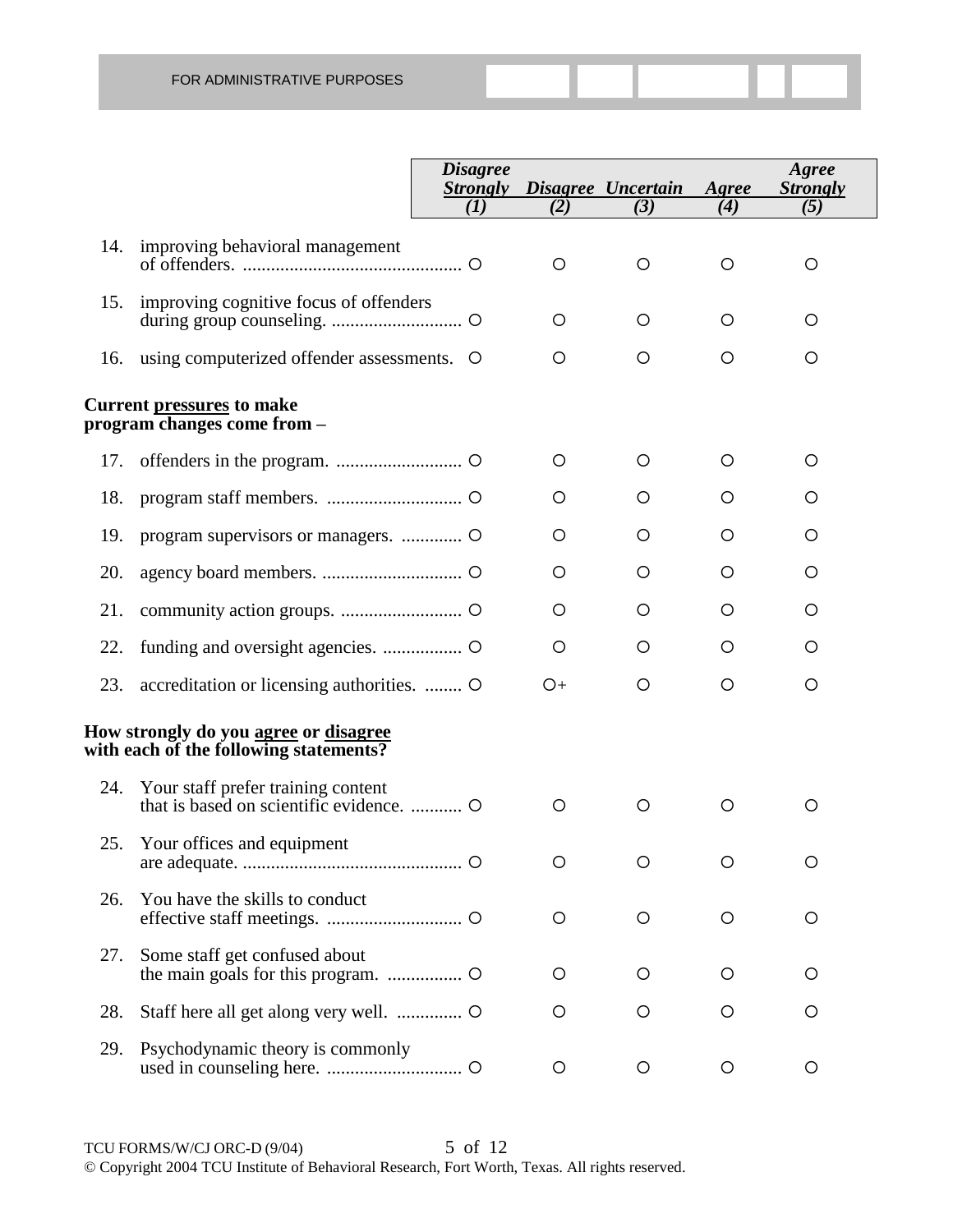|     |                                                                                                                                                                          | <i><b>Disagree</b></i><br><b>Strongly</b> |         | Disagree Uncertain | Agree | Agree<br><b>Strongly</b> |
|-----|--------------------------------------------------------------------------------------------------------------------------------------------------------------------------|-------------------------------------------|---------|--------------------|-------|--------------------------|
|     |                                                                                                                                                                          | (I)                                       | (2)     | (3)                | (4)   | (5)                      |
| 30. | Your staff often has trouble implementing                                                                                                                                |                                           | O       | O                  | O     | O                        |
| 31. | Program staff understand how this program<br>fits as part of the treatment system                                                                                        |                                           | O       | $\circ$            | O     | O                        |
| 32. | Treatment planning decisions for<br>offenders here often have to be revised                                                                                              |                                           | O       | O                  | O     | O                        |
| 33. | Staff training and continuing education                                                                                                                                  |                                           | O       | O                  | O     | O                        |
| 34. | Offices here are adequate for                                                                                                                                            |                                           | O       | O                  | O     | O                        |
| 35. | You frequently discuss new counseling                                                                                                                                    |                                           | O       | O                  | O     | O                        |
| 36. | You were satisfied with outside training                                                                                                                                 |                                           | $\circ$ | O                  | O     | O                        |
| 37. | You used the Internet (World Wide Web)<br>to communicate with other treatment<br>professionals (e.g., list serves, bulletin<br>boards, chat rooms) in the past month.  O |                                           | O       | O                  | O     | O                        |
| 38. | You fully trust the professional judgment<br>of staff who work with offenders here.  O                                                                                   |                                           | O       | O                  | O     | O                        |
| 39. | Pharmacotherapy and medications are                                                                                                                                      |                                           | O       | O                  | O     | O                        |
| 40. | There is too much friction among                                                                                                                                         |                                           | O       | $\circ$            | O     | O                        |
| 41. | Some staff members here                                                                                                                                                  |                                           | O       | $\circ$            | O     | O                        |
| 42. | You always listen to ideas                                                                                                                                               |                                           | $\circ$ | O                  | O     | $\circ$                  |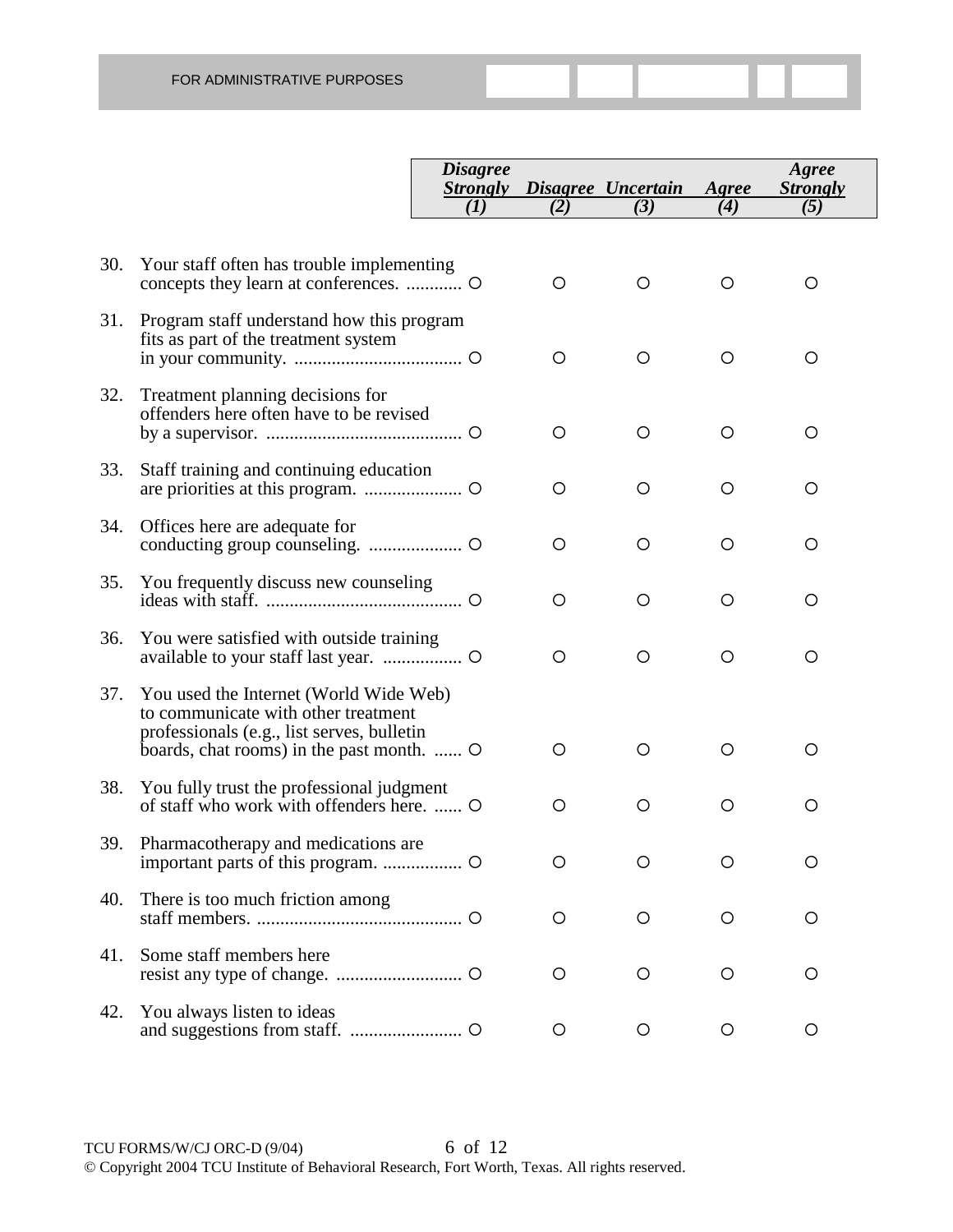|     |                                                                                 | <i>Disagree</i><br><b>Strongly</b><br>(I) | (2)     | Disagree Uncertain<br>(3) | Agree<br>(4) | Agree<br><b>Strongly</b><br>(5) |
|-----|---------------------------------------------------------------------------------|-------------------------------------------|---------|---------------------------|--------------|---------------------------------|
|     |                                                                                 |                                           |         |                           |              |                                 |
| 43. | Staff generally regard you as a                                                 |                                           | O       | $\circ$                   | O            | $\circ$                         |
| 44. | You have easy access for using                                                  |                                           | $\circ$ | $\circ$                   | O            | O                               |
| 45. | The staff here always works together                                            |                                           | $\circ$ | $\circ$                   | O            | O                               |
| 46. | Offender assessments here are usually                                           |                                           | $\circ$ | $\circ$                   | $\circ$      | O                               |
| 47. | Your duties are clearly related to                                              |                                           | $\circ$ | $\circ$                   | O            | O                               |
| 48. | You learned new management skills or<br>techniques at a professional conference |                                           | $\circ$ | $\circ$                   | O            | O                               |
| 49. | You consistently plan ahead                                                     |                                           | $\circ$ | $\circ$                   | O            | O                               |
| 50. | You are under too many pressures                                                |                                           | O       | O                         | O            | O                               |
| 51. | Counselors here are given broad authority                                       |                                           | O       | O                         | O            | O                               |
| 52. | This program encourages and supports                                            |                                           | $\circ$ | $\circ$                   | $\circ$      | $\circ$                         |
| 53. | Behavior modification<br>(contingency management)                               |                                           | O       | O                         | O            | Ο                               |
| 54. | You read about new techniques<br>and treatment information each month.  O       |                                           | $\circ$ | $\circ$                   | $\circ$      | O                               |
| 55. | Staff here are always quick to help one                                         |                                           | O       | O                         | O            | O                               |
| 56. | Computer problems are usually repaired                                          |                                           | O       | O                         | $\circ$      | $\circ$                         |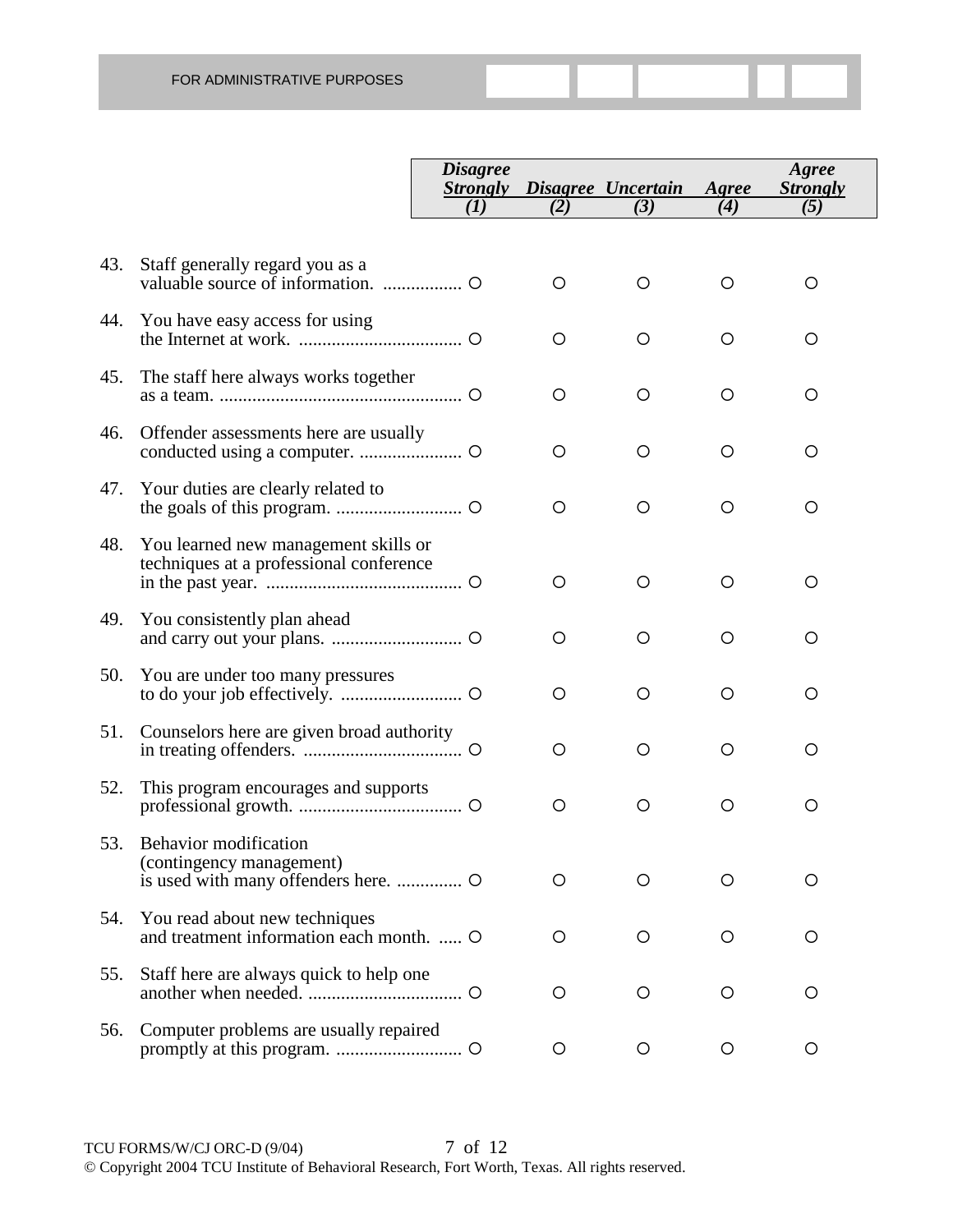|     |                                                                                  | <i>Disagree</i><br><b>Strongly</b> |         | Disagree Uncertain | Agree | Agree<br><b>Strongly</b> |
|-----|----------------------------------------------------------------------------------|------------------------------------|---------|--------------------|-------|--------------------------|
|     |                                                                                  | (I)                                | (2)     | (3)                | (4)   | (5)                      |
| 57. | Novel treatment ideas by staff are                                               |                                    | $\circ$ | O                  | O     | O                        |
| 58. | There are enough counselors here                                                 |                                    | $\circ$ | O                  | O     | O                        |
| 59. | The budget here allows staff to attend<br>professional conferences each year.  O |                                    | $\circ$ | O                  | O     | O                        |
| 60. | You have enough opportunities to keep                                            |                                    | $\circ$ | O                  | O     | O                        |
| 61. | Mutual trust and cooperation among staff                                         |                                    | $\circ$ | O                  | O     | O                        |
| 62. | Most offender records here are                                                   |                                    | O       | O                  | O     | O                        |
| 63. | You are willing to try new ideas even<br>if some staff members are reluctant.    |                                    | $\circ$ | O                  | O     | O                        |
| 64. | Learning and using new procedures                                                |                                    | $\circ$ | O                  | O     | O                        |
| 65. | This program operates with clear goals                                           |                                    | O       | $\circ$            | O     | O                        |
| 66. | Staff members often show signs                                                   |                                    | O       | O                  | O     | O                        |
| 67. |                                                                                  |                                    | O       | O                  | O     | O                        |
| 68. | You usually accomplish whatever                                                  |                                    | O       | ◯                  |       | O                        |
| 69. | You can change procedures here quickly                                           |                                    | O       | $\circ$            | O     | O                        |
| 70. | Counselors here often try out<br>different techniques to improve                 |                                    | O       | O                  | O     | O                        |
| 71. | You used the Internet (World Wide Web)<br>to access drug treatment information   |                                    | O       | O                  | O     | O                        |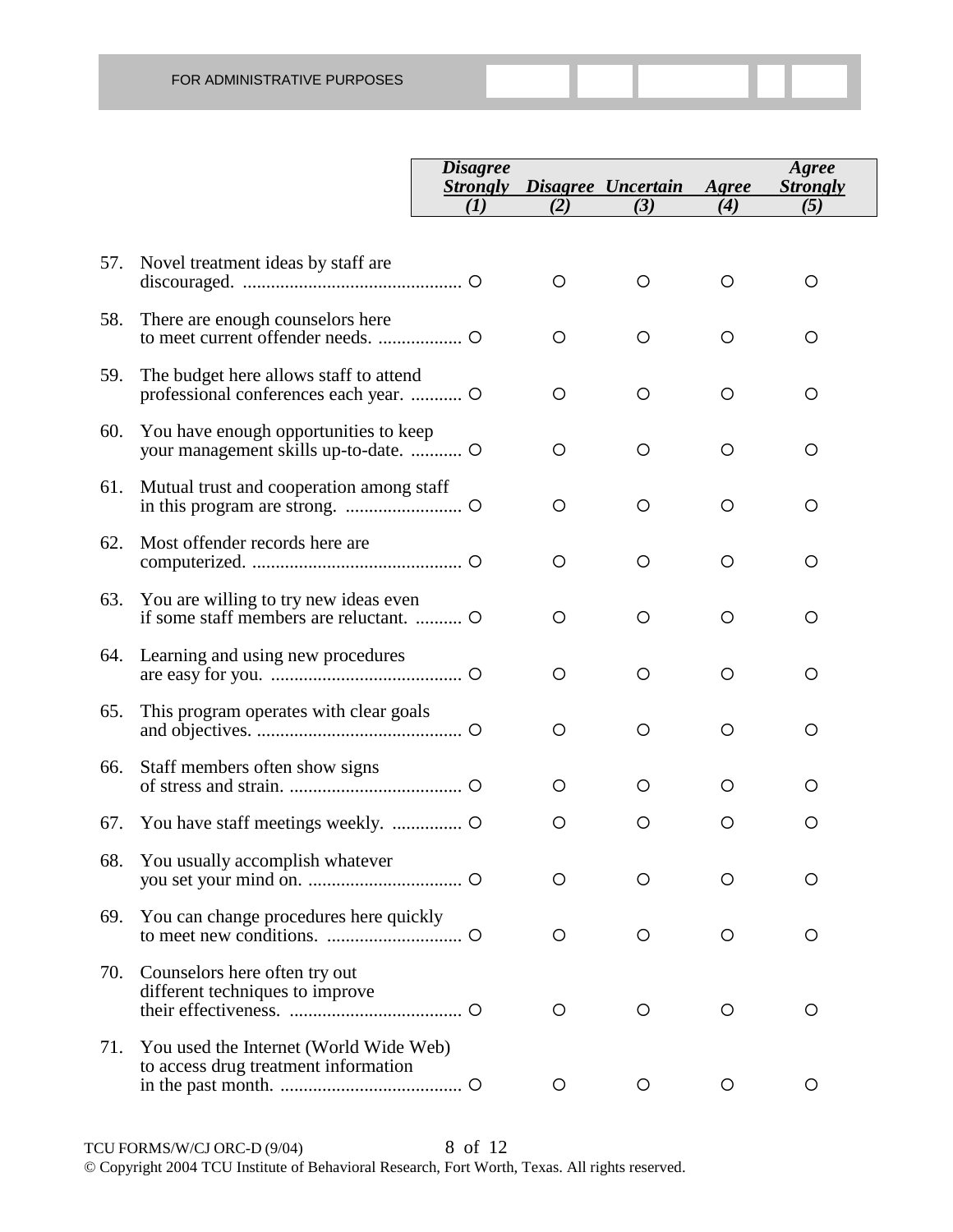|     |                                                                                            | <i>Disagree</i><br><b>Strongly</b><br>(I) | (2)     | Disagree Uncertain<br>(3) | Agree<br>$\bf(4)$ | Agree<br><b>Strongly</b><br>(5) |
|-----|--------------------------------------------------------------------------------------------|-------------------------------------------|---------|---------------------------|-------------------|---------------------------------|
|     |                                                                                            |                                           |         |                           |                   |                                 |
| 72. | The formal and informal communication                                                      |                                           | $\circ$ | $\circ$                   | $\circ$           | $\circ$                         |
| 73. | You have program policies that limit staff<br>access to the Internet and use of e-mail.  O |                                           | $\circ$ | $\circ$                   | $\circ$           | $\circ$                         |
| 74. | Offices here allow the privacy                                                             |                                           | $\circ$ | $\circ$                   | $\circ$           | O                               |
| 75. | You are sometimes too cautious or slow                                                     |                                           | $\circ$ | $\circ$                   | $\circ$           | $\circ$                         |
| 76. | Staff members think they have                                                              |                                           | O       | O                         | O                 | O                               |
| 77. |                                                                                            |                                           | $\circ$ | O                         | $\circ$           | O                               |
| 78. | 12-step theory (AA/NA) is followed                                                         |                                           | $\circ$ | $\circ$                   | $\circ$           | $\circ$                         |
| 79. | Program staff are always kept                                                              |                                           | $\circ$ | $\circ$                   | $\circ$           | $\circ$                         |
| 80. | The heavy workload here reduces                                                            |                                           | $\circ$ | $\circ$                   | $\circ$           | $\circ$                         |
| 81. | You regularly read professional<br>journal articles or books                               |                                           | $\circ$ | $\circ$                   | $\circ$           | $\circ$                         |
| 82. | Communications with other programs<br>that have similar interests would help.              |                                           | $\circ$ | $\circ$                   | $\circ$           | $\circ$                         |
| 83. | Staff readily implement your ideas                                                         |                                           | $\circ$ | $\circ$                   | O                 | O                               |
| 84. | More open discussions about                                                                |                                           | O       | O                         | O                 | O                               |
| 85. | This program holds regular                                                                 |                                           | O       | $\circ$                   | $\circ$           | O                               |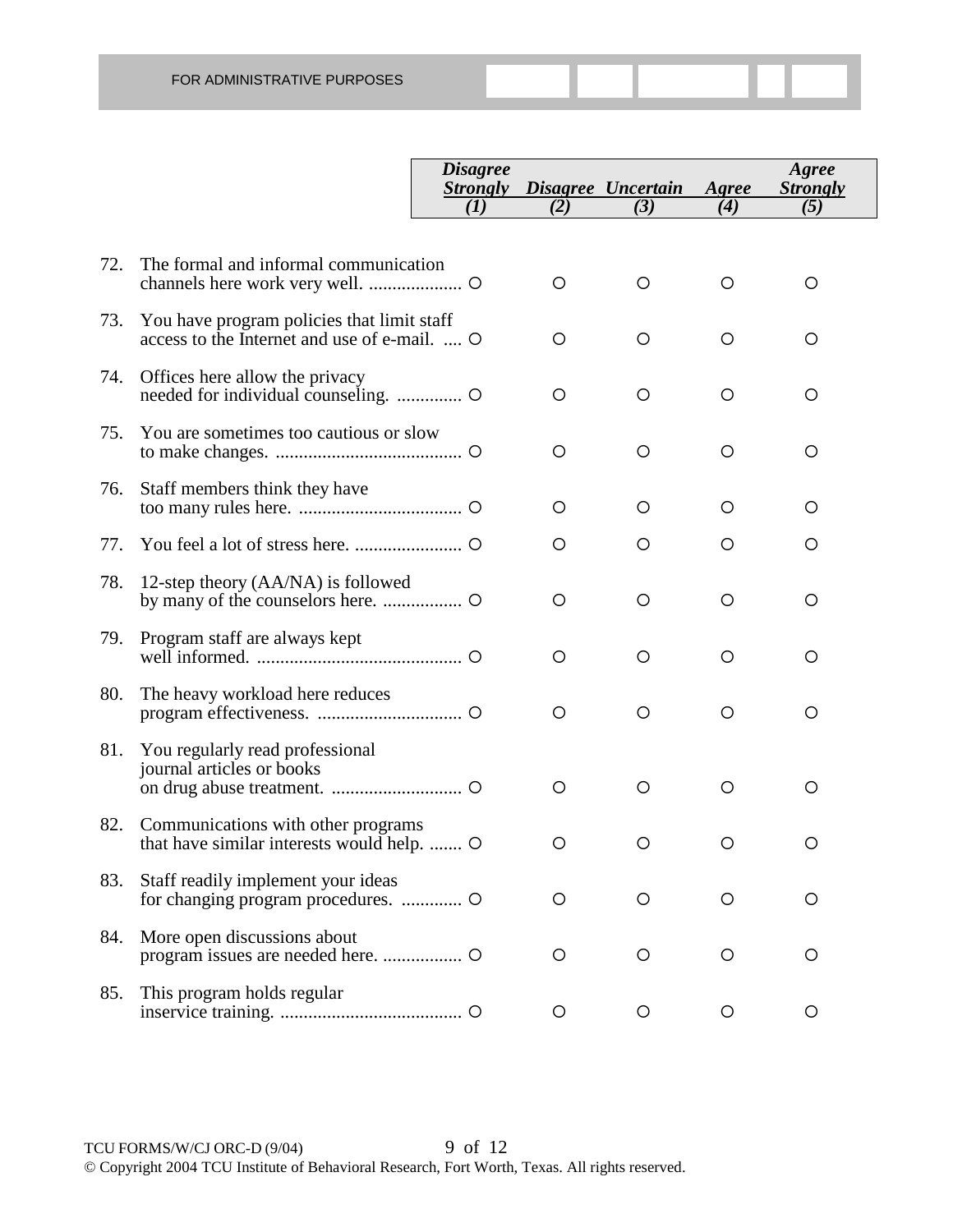|      |                                                                                                                           | <i>Disagree</i><br><b>Strongly</b> |     | Disagree Uncertain | Agree | Agree<br><b>Strongly</b> |
|------|---------------------------------------------------------------------------------------------------------------------------|------------------------------------|-----|--------------------|-------|--------------------------|
|      |                                                                                                                           | (I)                                | (2) | (3)                | (4)   | (5)                      |
| 86.  | You learned new management skills or<br>techniques from manuals or other<br>self-education materials in the past year.  O |                                    | O   | O                  | O     | $\circ$                  |
| 87.  | You frequently hear good staff ideas                                                                                      |                                    | O   | O                  | O     | O                        |
| 88.  | Staff seek your opinions about counseling                                                                                 |                                    | O   | O                  | O     | O                        |
| 89.  | You are effective and confident                                                                                           |                                    | O   | O                  | O     | O                        |
| 90.  | You have a computer to use in your                                                                                        |                                    | O   | O                  | O     | O                        |
| 91.  | Some staff here do not do their fair share                                                                                |                                    | O   | O                  | O     | O                        |
| 92.  | A larger support staff is needed to                                                                                       |                                    | O   | O                  | O     | O                        |
| 93.  | The general attitude here is to use new                                                                                   |                                    | O   | $\circ$            | O     | $\circ$                  |
| 94.  | You do a good job of regularly<br>updating and improving your skills.                                                     |                                    | O   | $\circ$            | O     | $\circ$                  |
| 95.  | Staff members always feel free to<br>ask questions and express concerns                                                   |                                    | O   | $\circ$            | O     | $\circ$                  |
| 96.  | You are highly effective in working with<br>community leaders and board members.  O                                       |                                    | O   | O                  | O     | O                        |
| 97.  |                                                                                                                           |                                    | O   | O                  | O     | O                        |
| 98.  | Direct access to counseling resources on<br>the Internet is needed by staff here.  O                                      |                                    | O   | O                  | O     | O                        |
| 99.  | You have a clear plan for leading                                                                                         |                                    | O   | O                  | O     | O                        |
| 100. | Your staff readily follows                                                                                                |                                    | O   | $\circ$            | O     | O                        |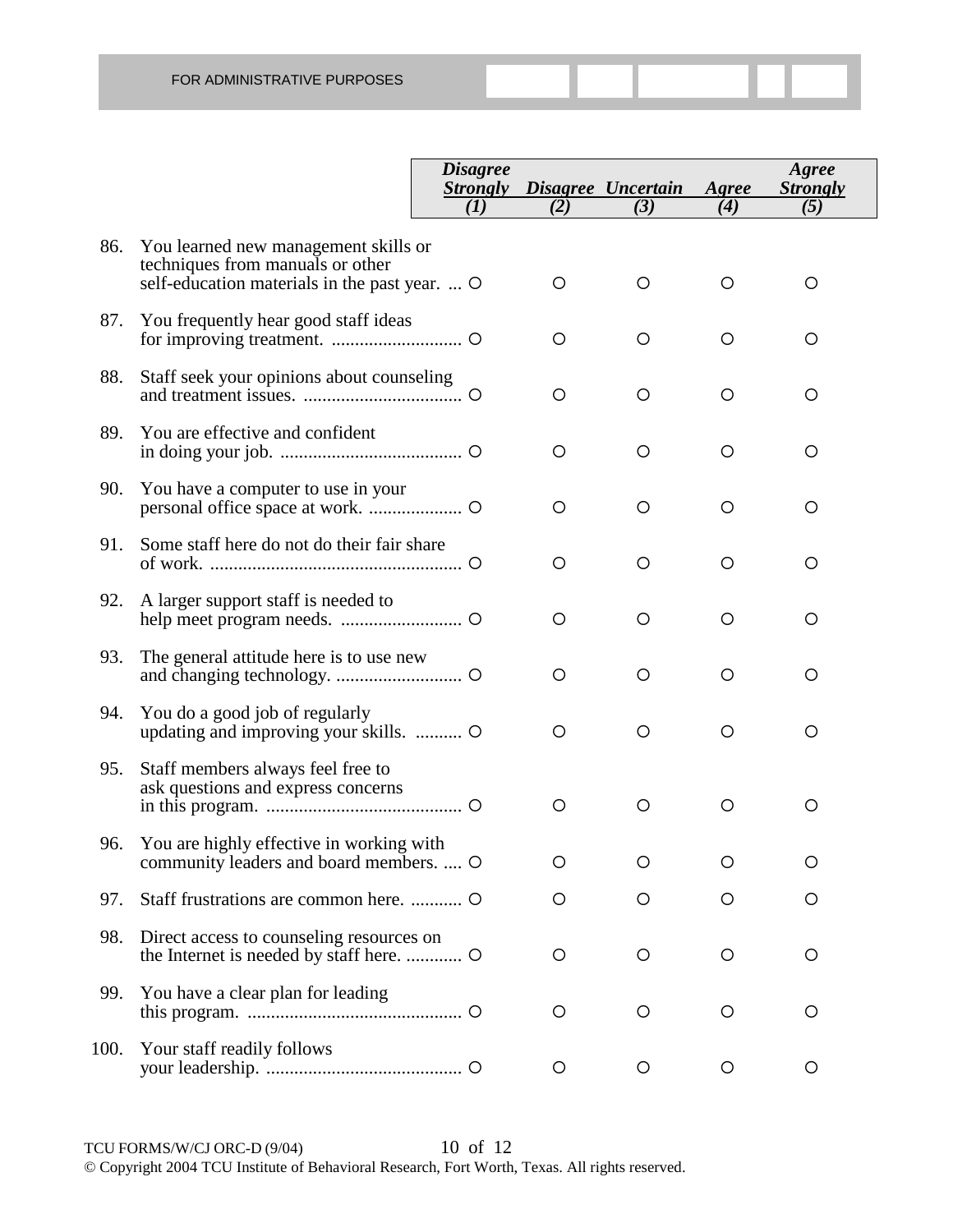|      |                                                                                     | <b>Disagree</b><br><i><b>Strongly</b></i> |         | Disagree Uncertain | Agree | Agree<br><b>Strongly</b> |
|------|-------------------------------------------------------------------------------------|-------------------------------------------|---------|--------------------|-------|--------------------------|
|      |                                                                                     | (I)                                       | (2)     | (3)                | (4)   | (5)                      |
| 101. | You have easy access to specialized<br>medical or psychiatric advice for offenders  |                                           | O       | O                  | O     | O                        |
| 102. | You have convenient access to e-mail                                                |                                           | O       | O                  | O     | O                        |
| 103. | You encourage counselors to try                                                     |                                           | O       | $\circ$            | O     | O                        |
| 104. | You are able to adapt quickly                                                       |                                           | $\circ$ | $\circ$            | O     | O                        |
| 105. | Cognitive theory (RET, RBT, Gorski)                                                 |                                           | $\circ$ | O                  | O     | O                        |
| 106. | You are viewed as a strong leader                                                   |                                           | O       | $\circ$            | O     | O                        |
| 107. | Computer equipment at this program                                                  |                                           | $\circ$ | O                  | O     | O                        |
| 108. | Arrangement of staff offices is                                                     |                                           | O       | O                  | O     | O                        |
| 109. | Staff here feel comfortable                                                         |                                           | O       | O                  | O     | O                        |
| 110. | Frequent staff turnover is a problem                                                |                                           | O       | O                  | O     | O                        |
|      | 111. Counselors here are able to spend                                              |                                           | O       | O                  | O     | $\circ$                  |
| 112. | Support staff here have the skills                                                  |                                           | Ő       | Ő                  | O     | O                        |
| 113. |                                                                                     |                                           | O       | O                  | O     | O                        |
| 114. | The workload and pressures at your program<br>keep motivation for new training low. |                                           | O       | O                  | O     | O                        |
| 115. | More computers are needed in                                                        |                                           | O       | O                  | O     | O                        |